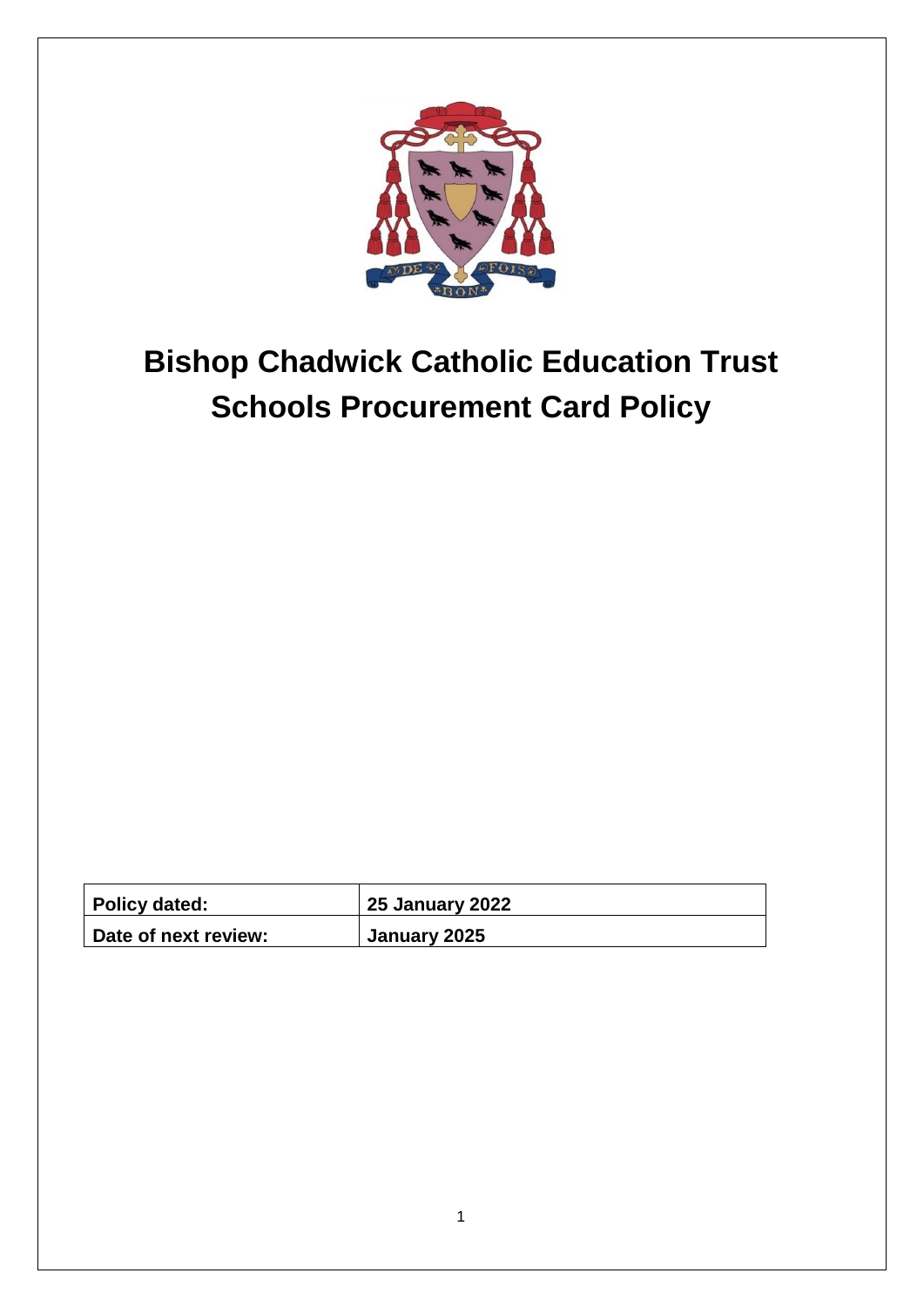# **Objectives**

- 1. To allow Academy staff access to an efficient means of payment for approved expenses, while maintaining the necessary controls over the use of academy or Trust funds.
- 2. To eliminate the requirement for petty cash.

# **Policy**

- 1. Wherever possible, all academy purchases should be made via a purchase order and paid through the BACS system on receipt of an invoice. Where online purchases via credit card are deemed necessary a Credit Card Approval Form (appendix [ ]) should be completed and approved before any payment is made.
- 2. Each academy should have a maximum of two credit cards.
- 3. The day to day operation and control of the Trust's purchasing cards are the responsibility of the Trust's Finance Manager who is the Programme Coordinator.
- 4. Holders of cards must use them only for the purposes for which they have been issued and within authorised purchase limits.
- 5. The misuse of such cards shall be grounds for disciplinary action.
- 6. Cards must not be loaned to another person, nor should they be used for personal or private purchases.
- 7. Cardholders should obtain approval to purchase from the relevant budget holder and should ensure that there is sufficient budget available to meet the costs, record of approval to be retained.
- 8. The following purchases are expressly prohibited:
	- a. Alcoholic beverages/tobacco products
	- b. Items or services on term contracts.
- 9. Cash advances on credit cards are not allowed under any circumstances. This includes the use of any form of cash withdrawal or cash back facility.

Cardholders will be required to sign a Cardholder Agreement (appendix [ ]) indicating they accept these terms.

Individuals who do not adhere to this policy risk revocation of their credit card privileges and possible disciplinary action.

# **Procedures**

- 1. Recipients of credit cards must sign the Card-holder Agreement Form (appendix [ ]) confirming their understanding of the policy.
- 2. Card-holders must complete a Credit Card Approval Form for each transaction. Each form must be accompanied by a VAT receipt confirming the details of the transaction.
- 3. Card-holders must download monthly credit card statements and complete the Credit Card Monthly Statement Cover Sheet to agree to the statement. The Credit Card Approval Forms and VAT receipts should be retained in school. The Headteacher is to approve and sign the Credit Card Monthly Statement Cover Sheet (appendix [ ]), supported by the credit card statement.
- **4.** The Credit Card Monthly Statement Cover Sheet and monthly credit card statements must be submitted to the Trust's Central Finance Team immediately upon receipt of the statement to enable timely processing of transactions in the Trust's finance system.
- **5.** All credit cards, with the exception of that issued to the Headteacher, will be held in the school safe and will be issued to card holders at their request as and when needed. The credit card will be signed in and out and a record kept within the Finance Office.
- 6. Monthly spot checks of Credit Card and Approval Forms and VAT receipts will be carried out by the Central Finance Team to ensure compliance with procedures.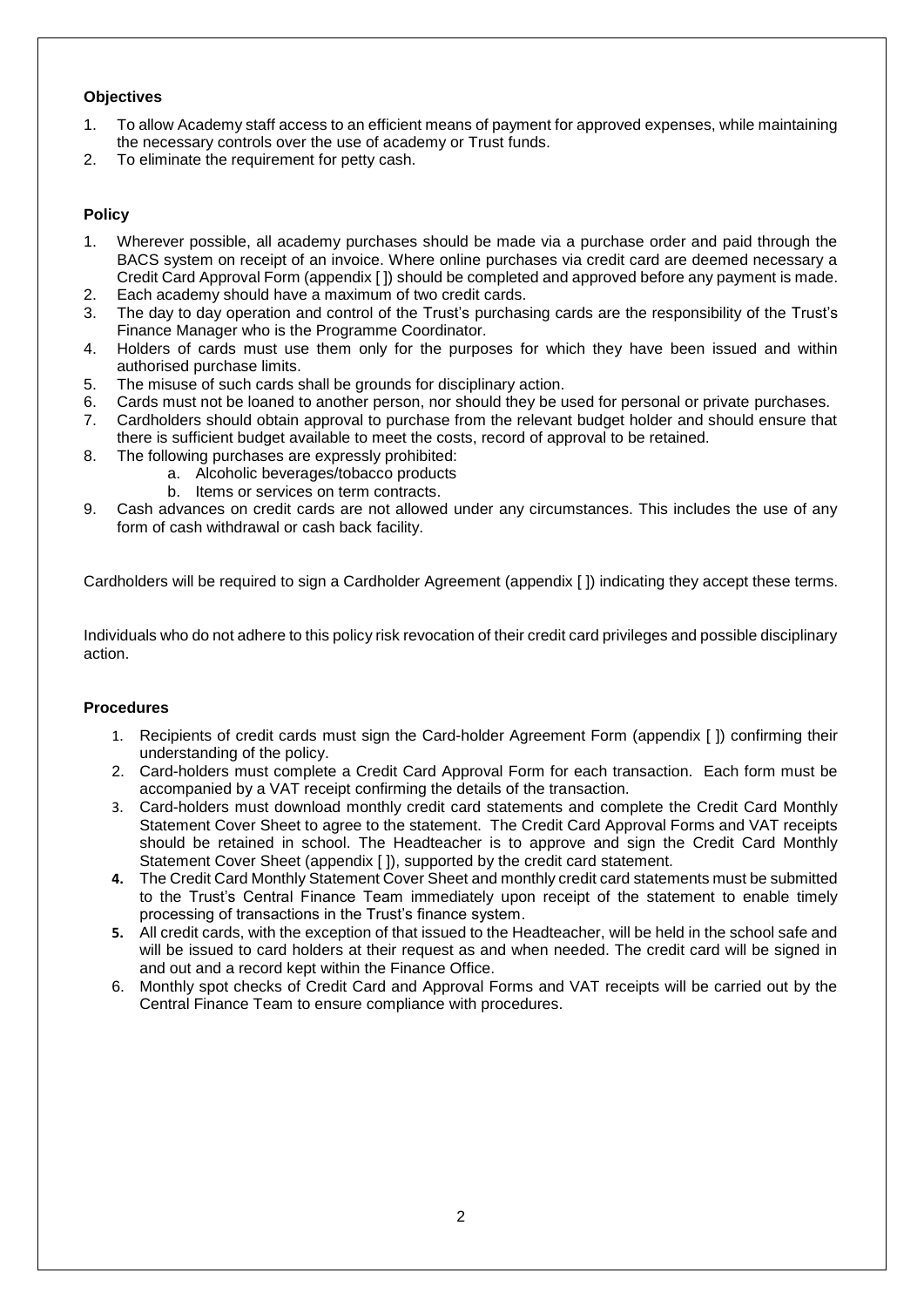# **Link to other policies**

This Credit Card policy should be read in conjunction with the following Trust policies:

- Staff Code of Conduct
- Financial Regulations
- Gifts and Hospitality Policy
- Staff Travel and Expense Policy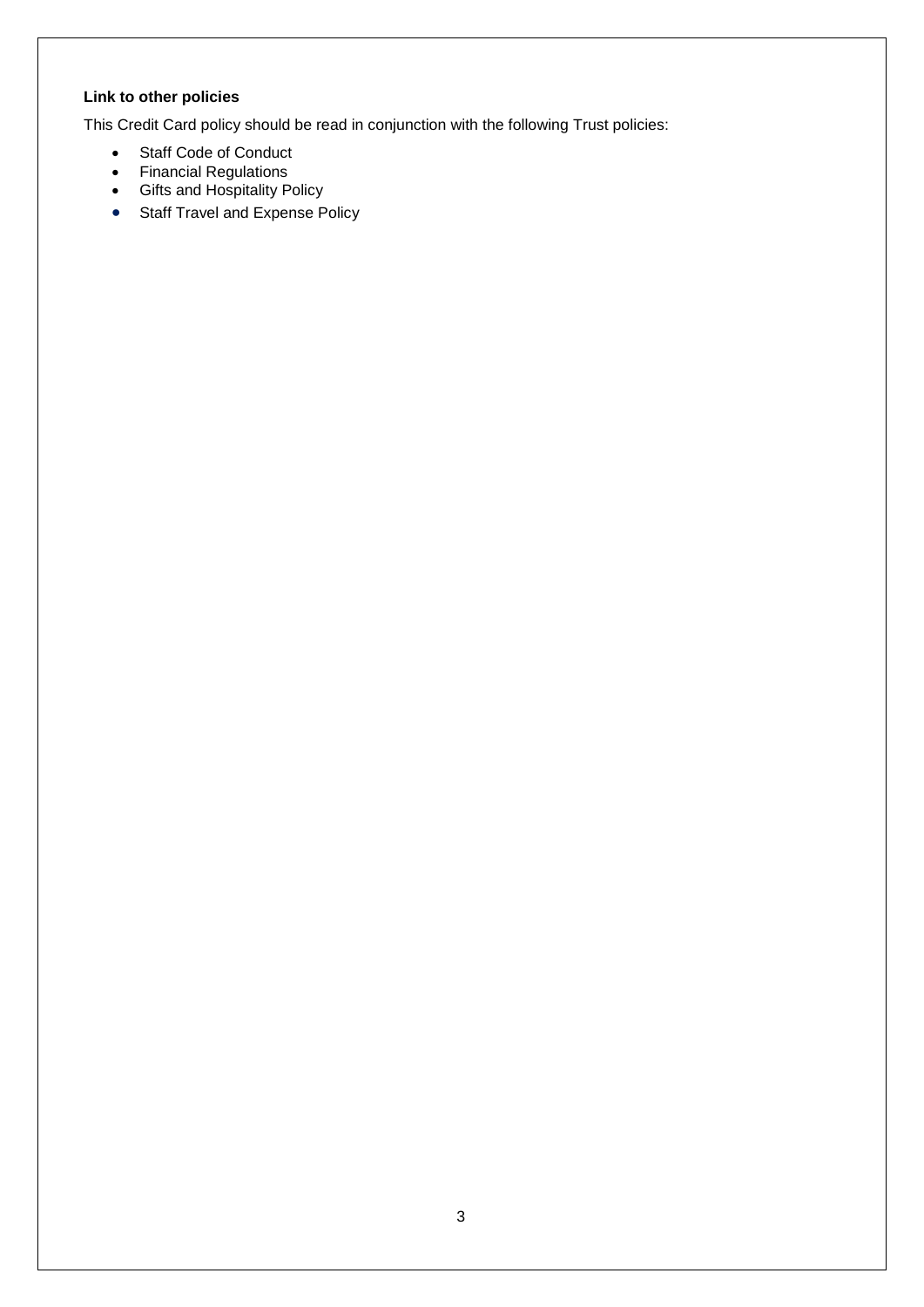# **Guidance on use of Procurement Card**

#### **Transaction Limit**

The Trust has agreed the maximum transaction limits (page [ ]) with Cardholders. Where an attempt is made for purchases in excess of this limit, it will be 'declined' at the authorisation stage. If you need to purchase items outside these limits then they can be temporarily or permanently increased.

The limit is inclusive of any VAT, carriage charges, etc.

Purchases must not be split in order to avoid the transaction limit; any cardholder found to be doing this may be subject to disciplinary action.

Where temporary arrangements to increase a transaction limit have been put in place, the card will revert to its original settings once this period has elapsed.

#### **Declined card transaction**

Exceeding the monthly credit or single transaction limit, attempting to use an 'expired' card or incorrect pin number will cause a transaction to be declined. On all occasions where a transaction is declined, the Cardholder must notify the Programme Administrator in order that the situation can be resolved if necessary.

#### **Making changes to the Procurement Card**

Changes to cards can only be put into effect by the Programme Administrator, the table below highlights the principal reasons for card changes and the actions required of the Cardholder.

|                | <b>Reason for change</b>                                                                                                                  | <b>Action required of Cardholder</b>                                                                                                                                                                                                                        |
|----------------|-------------------------------------------------------------------------------------------------------------------------------------------|-------------------------------------------------------------------------------------------------------------------------------------------------------------------------------------------------------------------------------------------------------------|
| $\mathbf{1}$   | Change of name<br>$-e.g.$ due to marriage                                                                                                 | Obtain the necessary form from the Programme Administrator. The<br>obsolete card must be cut in half across the metal strip and returned<br>to the Programme Administrator before taking possession of the<br>replacement card.                             |
| $\mathfrak{p}$ | Non-receipt of card (or replacement<br>card)<br>received<br>which<br>have<br>been<br>approximately 14 days before the due<br>renewal date | Notice of the non-receipt should be given to the Programme<br>Administrator as soon as possible.                                                                                                                                                            |
| 3              | Card lost or stolen                                                                                                                       | Notify the card-issuing bank immediately upon discovery of loss.<br>Notify the Programme Administrator at the first opportunity and<br>obtain the necessary form to confirm loss details in writing<br>(Procurement Card - Lost/Stolen Notification Form).  |
| 4              | Cardholder job or department change                                                                                                       | Upon notice of job or department change, notice of the change to<br>be given to the Programme Administrator as soon as possible (and<br>no later than the change occurring). A decision will then be made on<br>the need for the continued use of the card. |
| 5              | Leaving employment                                                                                                                        | Immediately prior to leaving employment of the Trust, the card must<br>be cut in half across the magnetic strip and be returned to the<br>Programme Administrator.                                                                                          |

At the moment all categories (except cash) are open, if you wish to restrict the card in the future contact the Programme Administrator.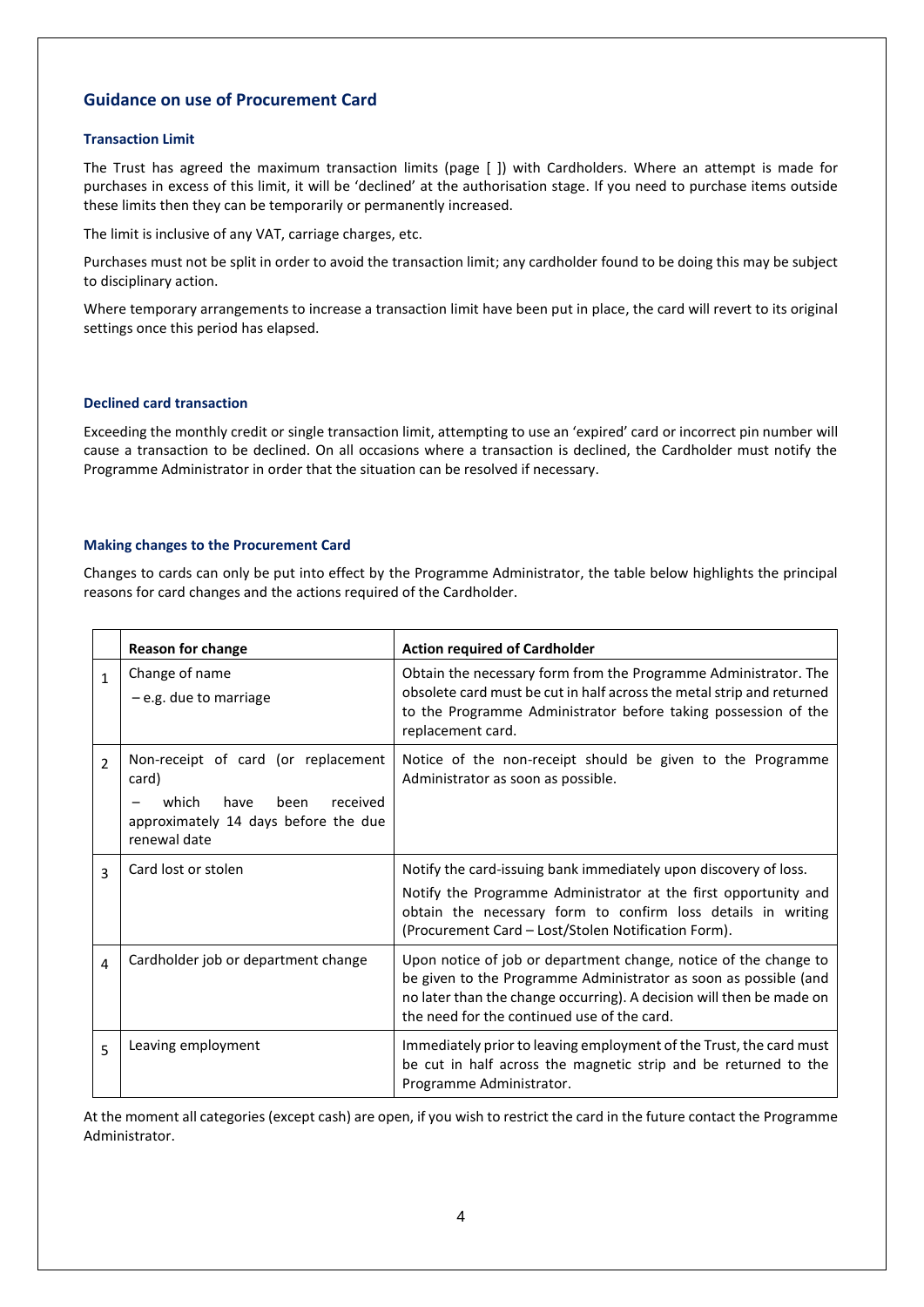#### **Card security**

The card provided is to be used by the Cardholder only. Though the Card is issued in the name of the Trust it is the Cardholder's responsibility to ensure that it is retained in a secure location**.**

#### **Cardholder's Liability and Credit Status**

Whilst the card is embossed with the name of the Cardholder, the account and therefore the liability is in the name of the Trust; consequently there is no impact on the cardholder's personal credit status.

#### **Receipt of goods**

All goods, not personally collected, must be delivered to a Trust site or office address and not to the Cardholder's personal address.

#### **Encashment**

The card cannot be used to obtain cash.

#### **Use of Bishop Chadwick Catholic Education Trust Procurement Card**

The Cardholder must only use the card for Trust business, and hence it must not be used for personal purchases under any circumstances.

#### **Detailed guidance on the procurement of goods and services**

The cardholder or nominated person personally needs to place orders via:

- 1. Telephone ordering the goods/service by telephone and quoting the card number. Telephone orders must be delivered to a Trust site or office address and not to the cardholder's private address.
- 2. Ordering by mail where an application form can be completed with details for charge card payment. Mail orders must be delivered to a Trust site or office.
- 3. Ordering online via the supplier's website quoting the card number. Orders must be delivered to a Trust site or office.
- 4. Personally visiting the supplier's premises and signing for the goods.

The Cardholder is responsible for protecting and safeguarding the details of their Procurement Card at all times.

In all instances the cardholder or nominated person must inform the supplier of :

- The full card number (16 digits), date of expiry (4 digits) and last 3 digits on back of card
- The full name of the cardholder (as shown on the card)
- The Trust's name
- The full delivery address (if appropriate)

In addition the Cardholder may be asked, as a security check, to quote the billing address:

The billing address is the address detailed on the cardholder's account, and is usually the cardholder's home address.

For online transactions, the Cardholder may be prompted with a Verified by Mastercard security instruction when completing the transaction(s). The first time a transaction is completed the Cardholder will be asked to create a password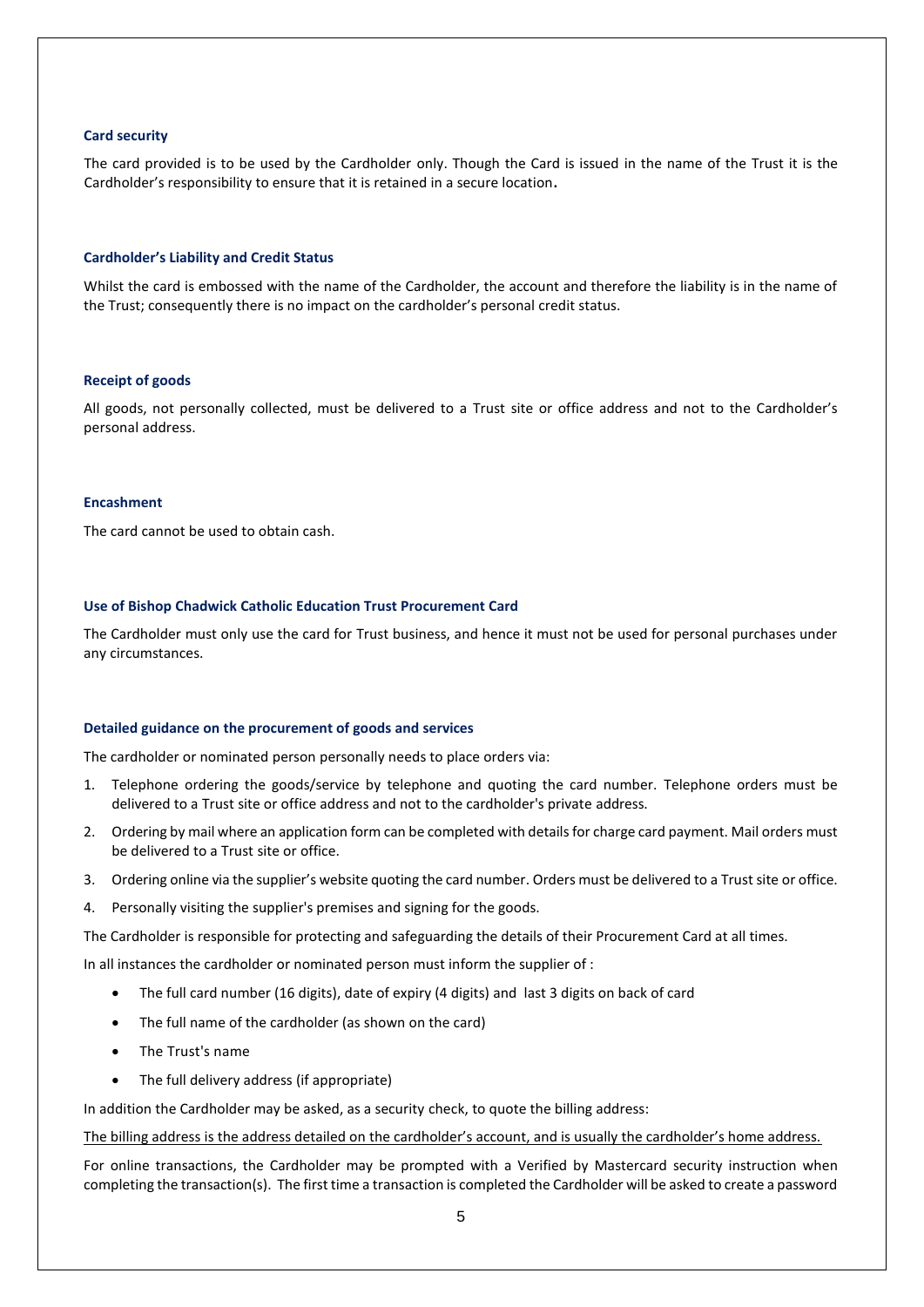and on future transactions will be asked to confirm 3 random characters of the password, so a memorable password should be used. Additional information on this can be provided by the Programme Administrator.

The supplier's documentation must not print the card number where other people may see and record it. If this happens the Cardholder should contact the Programme Administrator for advice.

The Cardholder must indicate to suppliers that they should not be sending invoices to the Trust – as there is a risk of duplicate payments. All documents should be sent directly to the Cardholder marked "**MASTERCARD Procurement Card Paid".**

## **Key Contacts**

| <b>Key Contacts for Cardholder</b>       |                                           |                                                          |                                                                                                                                   |  |
|------------------------------------------|-------------------------------------------|----------------------------------------------------------|-----------------------------------------------------------------------------------------------------------------------------------|--|
| Card<br>General<br><b>Queries</b>        | Carolyn Dent<br>(Programme Administrator) | 07535 835608                                             | cdent@bccet.org.uk                                                                                                                |  |
| Reporting Lost or<br><b>Stolen Cards</b> | Lloyds Bank                               | 0800 015 5025 from UK<br>+44 1908 544 055 from<br>Aboard | Please note - call Lloyds bank<br>immediately to notify them of the<br>lost card and then contact the<br>programme administrator. |  |

### **Record-keeping and reporting**

A procurement card authorisation form must be completed for each transaction. This should be signed by the person requesting the goods and the cardholder.

The Cardholder must record details of the transaction on the Procurement Card Transaction Log and update it when the goods/service are received. An electronic template will be provided to schools.

Every section of the Transaction Log has its purposes and it is essential that all highlighted fields are completed.

A VAT Receipt must be obtained for all transactions and it must be retained by the school in support of the entries made therein. Without these receipts the Trust is unlikely to able to reclaim the VAT on the transaction, meaning that the school will be charged with the gross cost of the transaction, including VAT.

#### **Cardholders are required to submit all documentation to the Programme Administrator.**

**This must be done on a monthly basis, and documentation must be received by the Programme Administrator no later than the 8th working day of the month.** 

Disputes should be reported to the Programme Administrator using the appropriate form.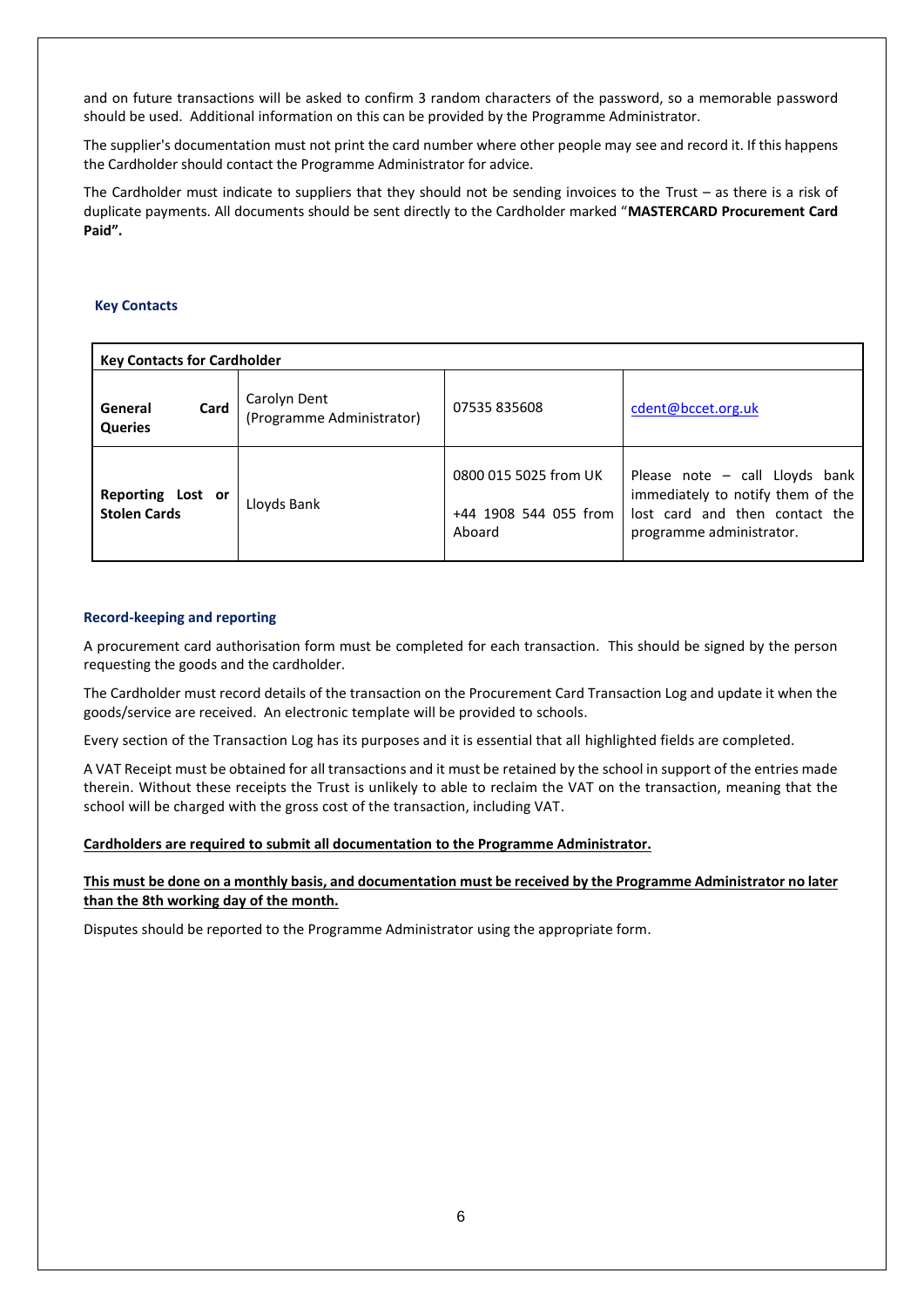# **Cardholder-specific Details**

| Cardholder Name:                       |                            |
|----------------------------------------|----------------------------|
| Location (work):                       |                            |
|                                        |                            |
|                                        |                            |
| Card Programme Administrator:          | <b>Carolyn Dent</b>        |
|                                        |                            |
| <b>Transaction Limit:</b>              | £500.00                    |
| Monthly Card Limit:                    | £1000.00                   |
| <b>Approved Purchasing Categories:</b> | All categories except CASH |
|                                        |                            |
|                                        |                            |
|                                        |                            |

| <b>Card Number:</b>        |             |           |      |
|----------------------------|-------------|-----------|------|
|                            | <b>Name</b> | Signature | Date |
| Cardholder                 |             |           |      |
| Programme<br>Administrator |             |           |      |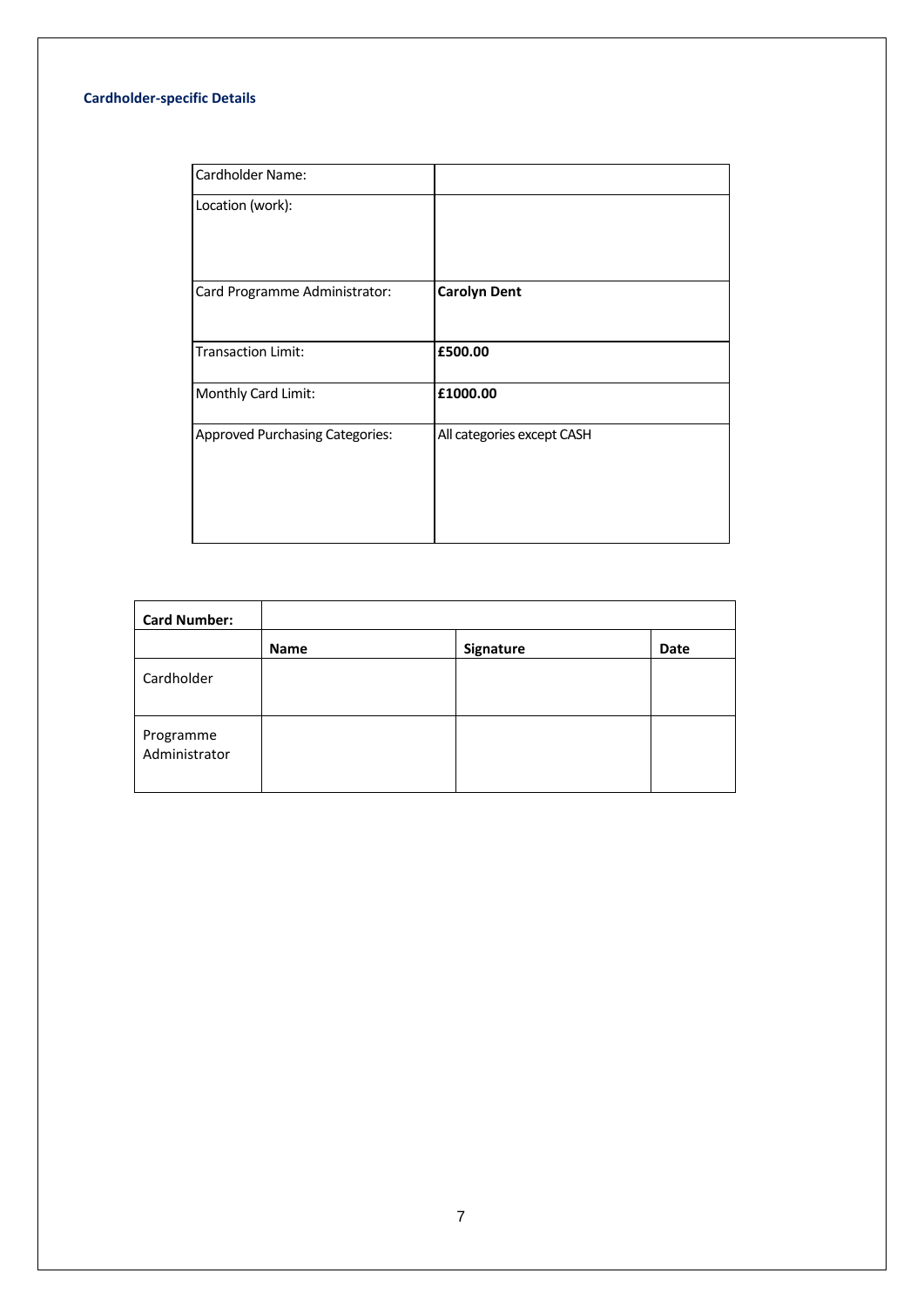# **Cardholder Dispute Form**

#### **Guidance**:

Use this form where you have a disputed transaction with a supplier. Send this form, together with any relevant documentation, to:

Procurement Card Administrator

Bishop Chadwick Catholic Education Trust

Registered Office: Evolve Business Centre Cygnet Way Rainton Bridge South Business Park Houghton-le-Spring Tyne & Wear DH4 5QY.

| <b>Cardholder's Name:</b>                     |  |
|-----------------------------------------------|--|
| Cardholder's<br><b>Number/Expiry</b><br>Date: |  |
| <b>Statement Date:</b>                        |  |
| <b>Name of Supplier:</b>                      |  |
| <b>Supplier's Address:</b>                    |  |
|                                               |  |
|                                               |  |
|                                               |  |
|                                               |  |
| <b>Transaction Value:</b>                     |  |
| <b>Date of Transaction</b>                    |  |
| <b>Details of Dispute:</b>                    |  |

|            | <b>Name</b> | Signature | Date |
|------------|-------------|-----------|------|
| Cardholder |             |           |      |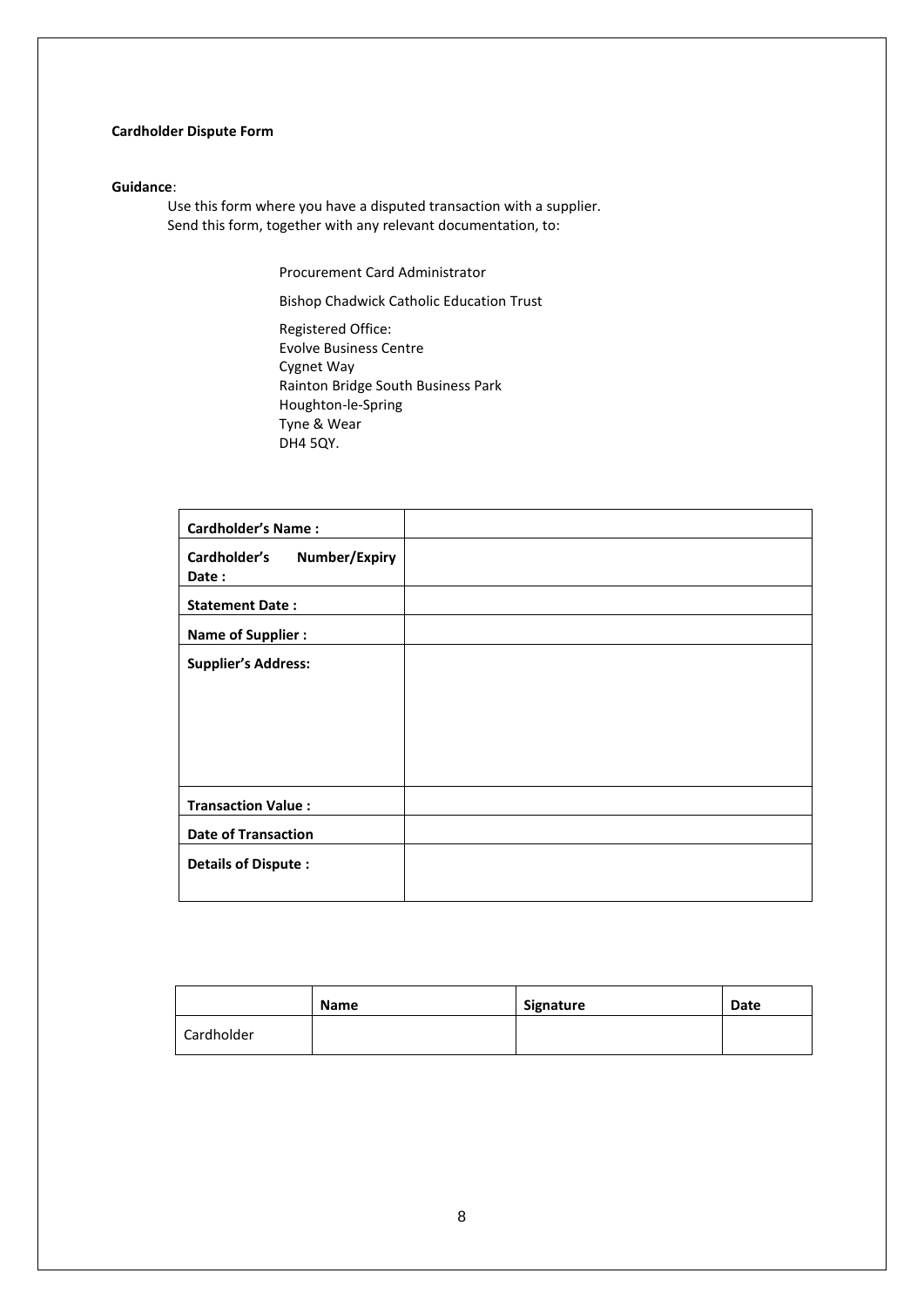## **Card Lost/Stolen Notification Form**

## **Guidance**:

Complete this form after you have notified:

- the card-issuing bank; and
- the Procurement Card Administrator.

## Send this form to:

Procurement Card Administrator

Bishop Chadwick Catholic Education Trust

Registered Office: Evolve Business Centre Cygnet Way Rainton Bridge South Business Park Houghton-le-Spring Tyne & Wear DH4 5QY.

| <b>Cardholder's Name:</b>                                  |  |
|------------------------------------------------------------|--|
| Department:                                                |  |
| <b>Card Number:</b>                                        |  |
| Date Lost/Stolen:                                          |  |
| Details:                                                   |  |
| Date and time reported to card-<br>issuing bank:           |  |
| Date reported to Procurement<br><b>Card Administrator:</b> |  |

|            | <b>Name</b> | Signature | <b>Date</b> |
|------------|-------------|-----------|-------------|
| Cardholder |             |           |             |